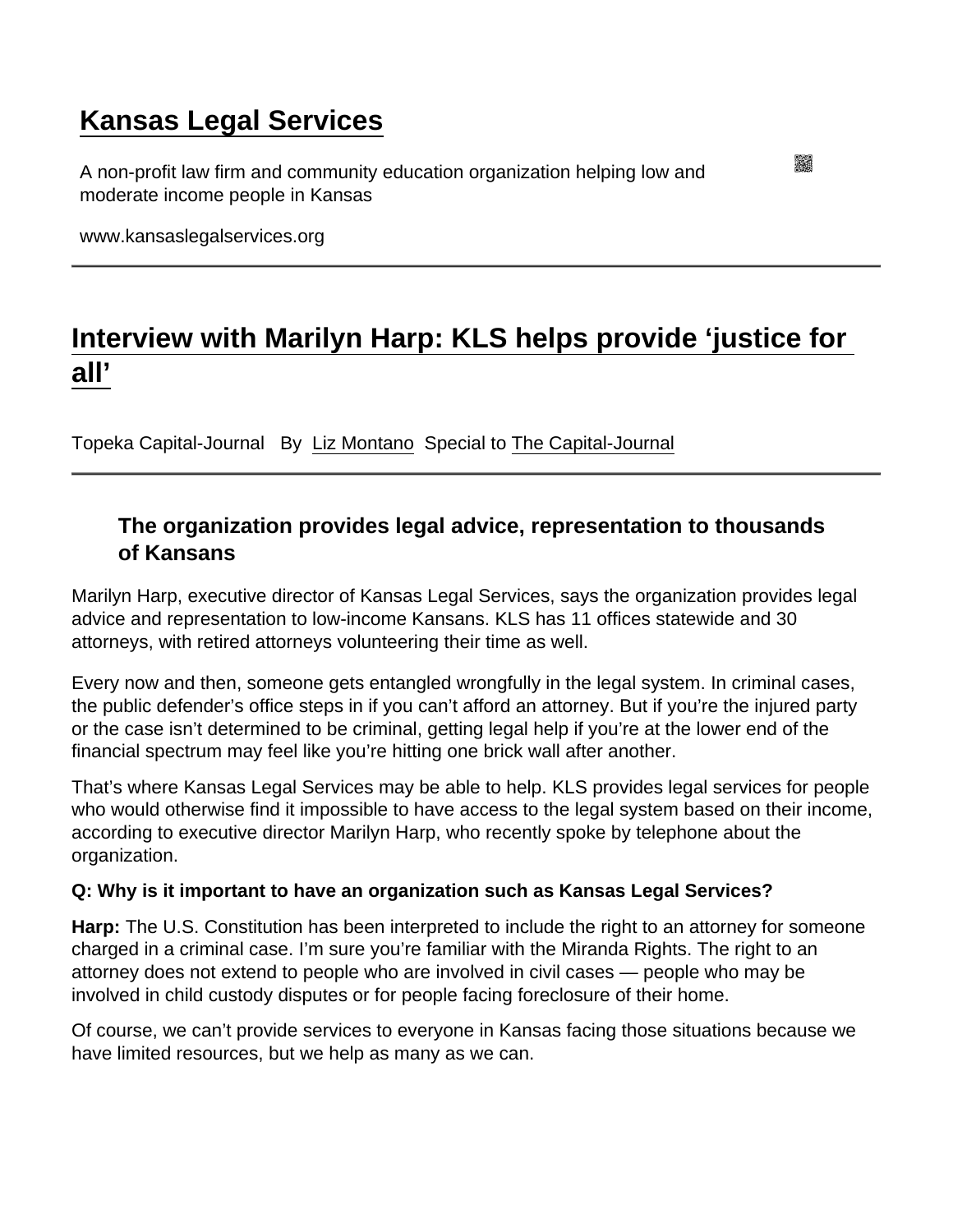Q: You mentioned child custody disputes and foreclosure situations. What are some of the other situations KLS would likely become involved in?

Harp: We do a large amount of family law work, with a huge focus in helping the victims of domestic violence or sexual assault without consideration of their income. We assist in a number of identity theft or Social Security disability cases for people disabled applying for Social Security benefits. Much of that work is with people who only qualify for SSI (Supplemental Security Income) benefits. In addition, we provide advice or guidance to people representing themselves who need access to information — in consumer cases, landlord tenant concerns, those kinds of things. Or, perhaps they need legal forms. They can also find many of those legal documents on our website.

Q: So people who are economically disadvantaged and senior citizens are your primary clients?

Harp: Right. If you're in the state Supreme Court building, there's a quote on the wall that says, "Within these walls, the balance of justice weighs equal." The goal of what we do is to really play out the idea of access to justice, that all people are equal within the justice system.

Q: What's your average annual caseload?

Harp: Annually, we probably talk to and provide legal advice for 10,000 Kansans and provide legal representation in court to another 8,000 or 9,000 people. That being said, the need is probably four times that many. We have 11 offices statewide and 30 attorneys and, again, limited funding.

Q: With that volume, I would imagine you would encourage other lawyers in Kansas to volunteer some time?

Harp: Absolutely, whether they're still practicing law or retired. We do have retired lawyers who volunteer. One notable one is former Kansas Sen. Tim Owens. He volunteers his services two days a week in the Self-Help Center of the Johnson County Courthouse. Even if an attorney is retired and hasn't maintained a license to practice, they can still volunteer under our supervision.

Q: How can someone reach out to you for help?

Harp: They can call our statewide toll-free number (1-800-723-6953), or they can apply online at the [KLS website](https://www.kansaslegalservices.org/node/809/online-application) .

One thing I want to mention is that the American Bar Association has started a project in many states — I think about 40 states now, including Kansas — where volunteer attorneys provide webbased, free legal answers.

Some people don't require legal representation, they just need an answer to a question. Those people can go to [freelegalanswers.org](https://kansas.freelegalanswers.org/). If you do need more than answers, contact Kansas Legal Services.

Liz Montano is a freelance writer from Topeka. [newsbizliz@gmail.com](mailto:newsbizliz@gmail.com).